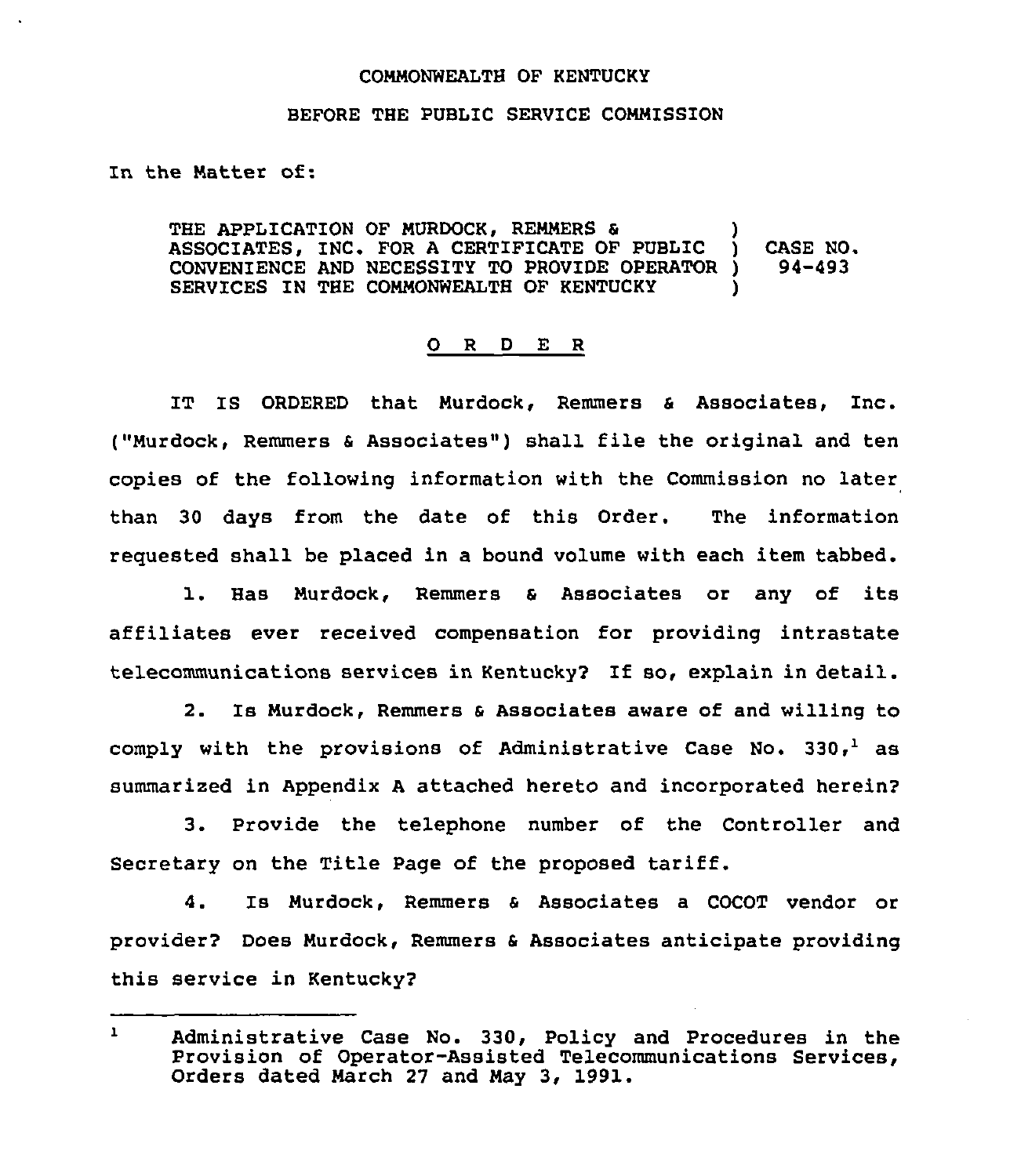5. Pursuant to 807 KAR 5:006, Section 6(3), each utility shall include the billing form to be used by it, or its contents, in its tariffed rules. Provide revised tariff sheets that meet this requirement.

6. Refer to Original Page <sup>5</sup> in the proposed tariff.

a. Add the following text to the fourth line of the first definition:

"and intrastate."

b. Delete the definition "Aggregator Surcharge" per Administrative Case No. 330.

7. Refer to Original Page <sup>7</sup> in the proposed tariff. Substitute this text in the definition of Local Access and Transport Area:

> "LATA is a geographic area established for the provision and administration of communications service as provided for in the Modification of Final Judgment and any further modification thereto."

8. Refer to Original Page 9, Subheading 2.1.2(A), in the proposed tariff. Pursuant to <sup>807</sup> Kentucky Administrative Regulations 5:011, Section 13, Murdock, Remmers & Associates shall file copies of all special contracts which set out rates, charges or conditions of service not included in the company's tariff.

9. Refer to Original Page 11, Heading 2.3(A), in the proposed tariff. Remove from the text the word "subscription," and specify charges on your tariff that would be credited in case of interruption.

 $-2-$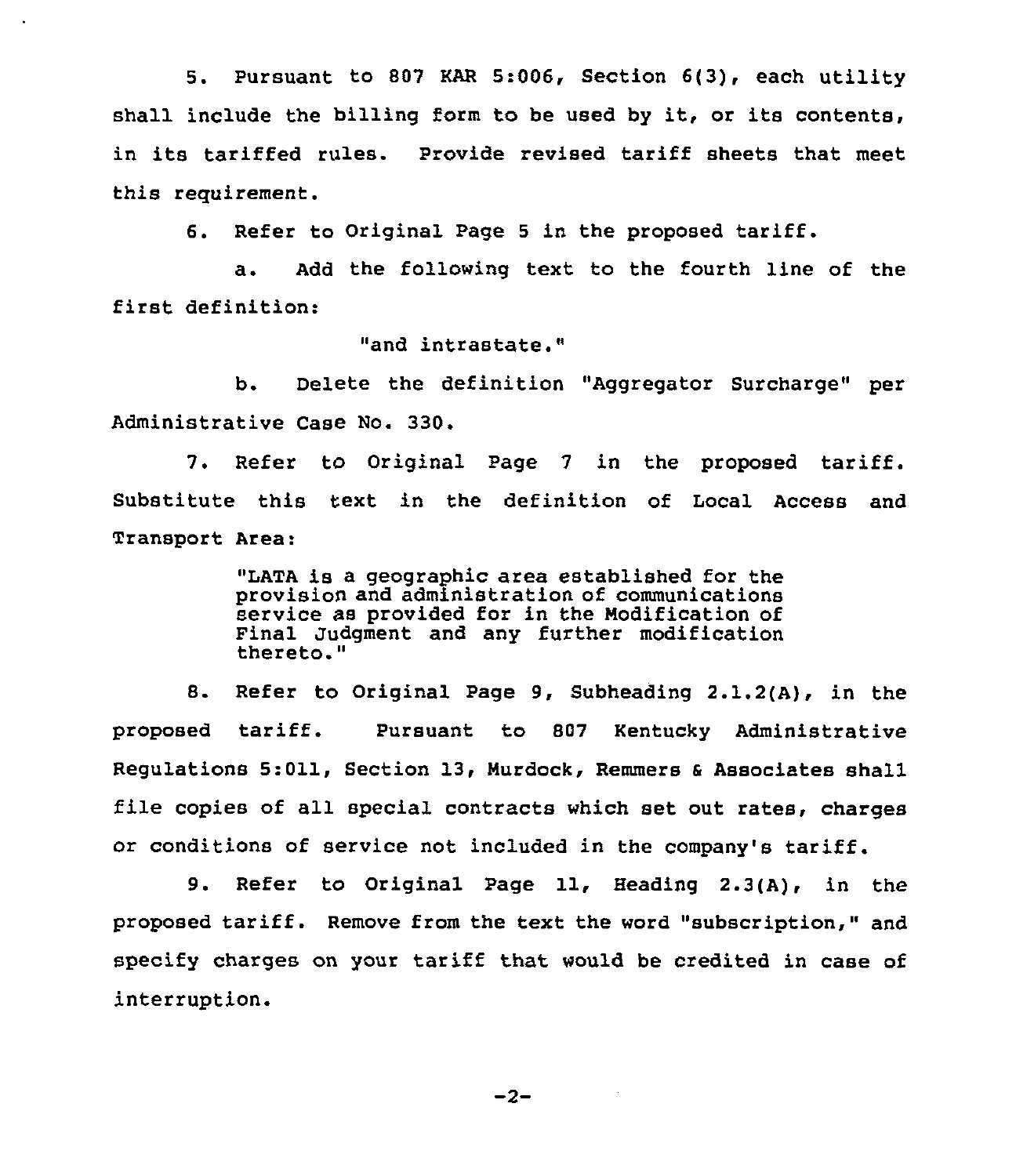10. Refer to Original Page 15, Subheading 2.6.2, in the proposed tariff. State the amount of the restoration of service charge. Provide a revised tariff sheet.

ll. Refer to Original Page 15, Subheading 2.6.3, in the proposed tariff. Change the re-establishment period from <sup>5</sup> days to 45 days.

12. Refer to Original Page 16, Heading 2.7, Customer Deposits, in the proposed tariff. Change the phrase "specified customer" to "similar customer."

13. Refer to Original Page 17, Heading 2.9.1, in the proposed tariff. Include the amount of the referenced charge in your tariff.

14. Refer to Original Pages 18 and 19, Heading 2.15, Taxes and Fees Chargeable to Customers, in the proposed tariff. Delete this section per KRS 278.180(1).

15. Refer to Original Page 23, Subheading 3.1.4(D), in the proposed tariff. Correct the formula by squaring the difference of Vl and V2.

16. Refer to Original Page 27, Section 4.2.1, Intrastate InterLATA Operator-Assisted Call Charges, in the proposed tariff.

a. The Station-to-Station Operator Assisted fixed charge shall not exceed \$1.94 per call.

b. State if Murdock, Remmers & Associates will be providing Real-Time Rated calls. If so, file usage charges that do not exceed AT&T's rates for these types of billed calls.

$$
-3-
$$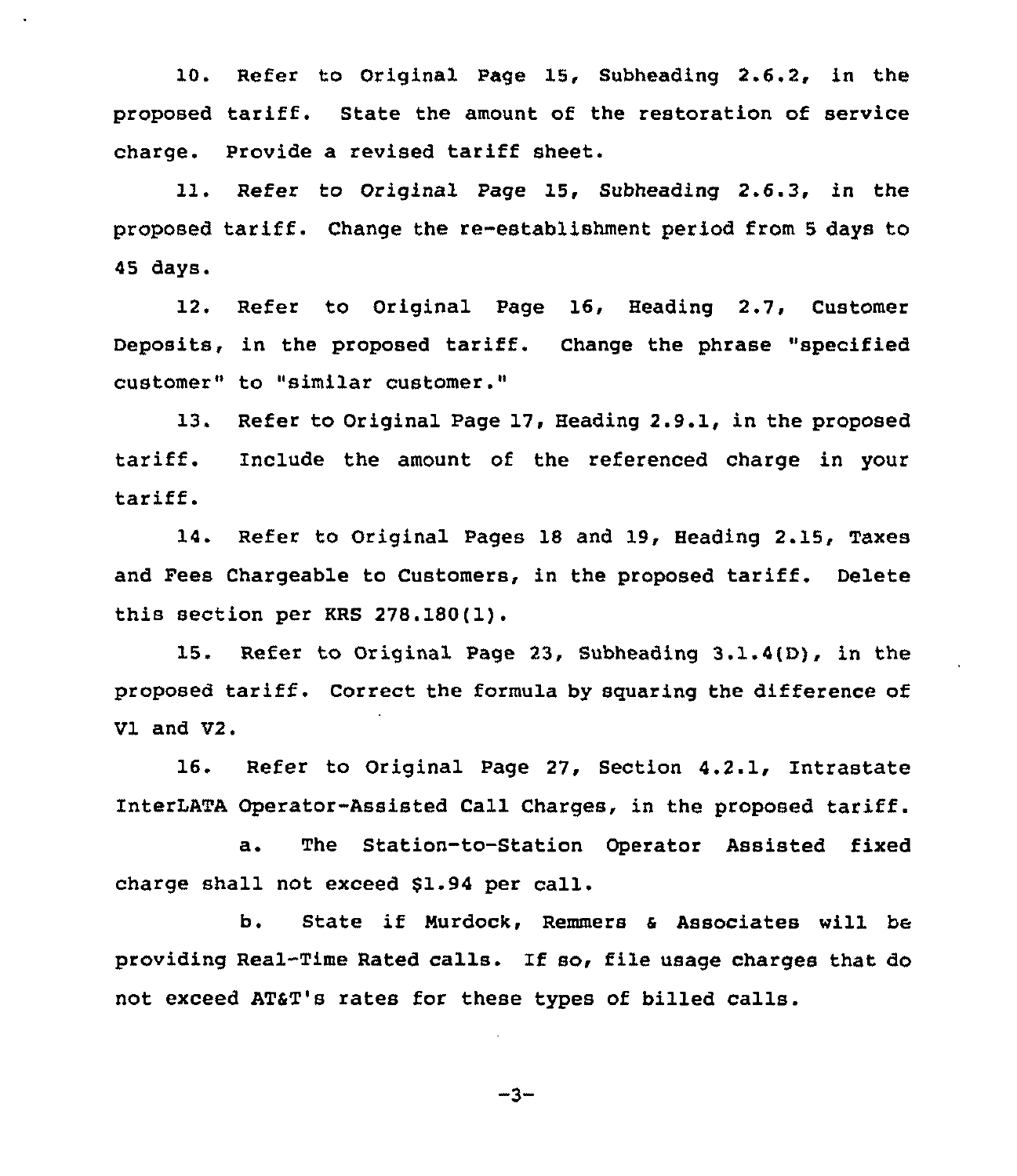Done at Frankfort, Kentucky, this 25th day of January,1995.

PUBLIC SERVICE COMMISSION

<u>kel</u> For the Commission

ATTEST:

Executive Direc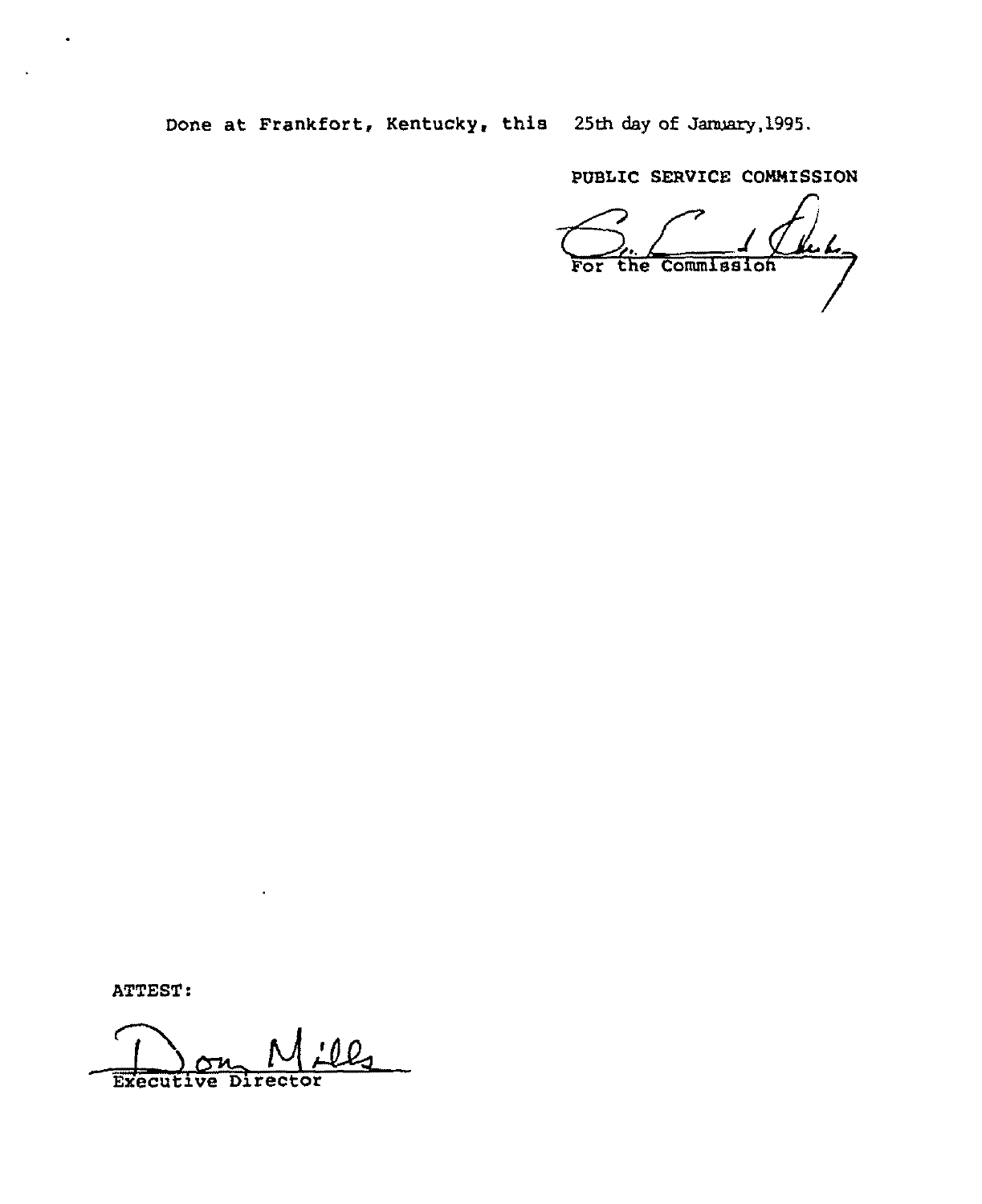## APPENDIX A

APPENDIX TO AN ORDER OP THE KENTUCKY PUBLIC SERVICE COMMISSION IN CASE NO. 94-493 DATED January 25, 1993

Conditions of Service for the Provision of Operator Services Adopted from Commission Orders in Administrative Case No. 330, Orders Dated March 27, 1991 and May 3, 1991

(1) Operator-assisted services shall be subject to rate regulation and rates shall not exceed AT&T Communications of the South Central States, Inc.'s ("AT&T") maximum approved rates. "Maximum approved rates" are defined to mean the rates approved by this Commission in ATST's most recent rate proceeding for measured toll service applicable to operator-assisted calls, as well as the additional charges for operator assistance. Carriers are not permitted to include any other surcharges or to bill for uncompleted calls. Time-of-day discounts shall also be applicable. Carriers are also required to rate calls using the same basis that AT&T uses to rate calls, i.e., distance calculations based on points-of-call origination and termination, definitions of chargeable times, billing unit increments, rounding of fractional units, and minimum usages. When there is any change in AT&T's maximum approved rates, carriers shall file tariffs if necessary to comply with the requirements herein within 30 days of the effective date of ATaT's rate change.

(2) Except as otherwise indicated in this Order, non-dominant carriers shall be subject to regulation as delineated in the May 25, 1984 Order in Administrative Case No. 273 as well as any subsequent modifications to non-dominant carrier regulations. In the event of conflict, the terms of the instant Order shall take precedence, unless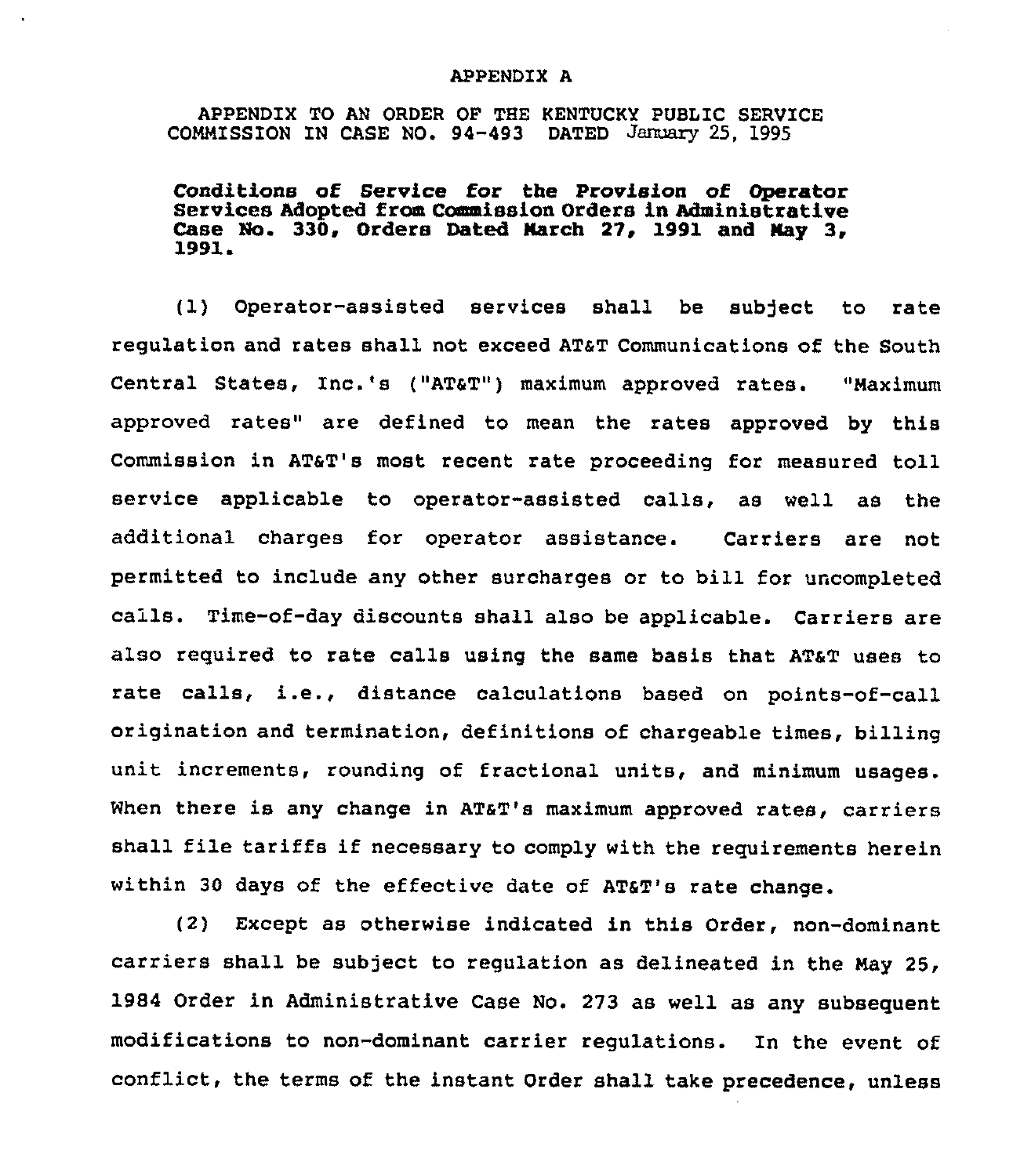a carrier is specifically relieved from compliance with any conditions contained herein.

(3) Operator service providers that provide service to traffic aggregators shall not allow access to the operator services of competing carriers to be blocked or intercepted. Blocking and interception prohibitions shall be included in tariffs and all contracts entered into with any traffic aggregator and shall state that violators will be subject to immediate termination of service after 20 days' notice to the owners of non-complying customer premises equipment.

(4) Traffic aggregator is defined to mean any person that, in the ordinary course of its operations, makes telephones available to the public or to transient users of its premises for intrastate telephone calls using a provider of operator services. Aggregators include hotels and motels, hospitals, universities, airports, gas stations, and non-local exchange carrier pay telephone owners. This definition includes the provision of all non-local exchange carrier pay telephones even if no compensation is paid to the owner of the pay telephone. The residential use of operator services is specifically excluded from this definition.

(5) Access to the local exchange carriers' operators shall not be blocked or otherwise intercepted by traffic aggregators. Specifically, all "0-" calls, that is, when an end-user dials zero without any following digits, shall be directed to the local exchange carrier operators. In equal access areas, "0+" intraLATA calls, that is, when an end-user dials zero and then dials the digits of the called telephone number, shall not be intercepted or blocked. In